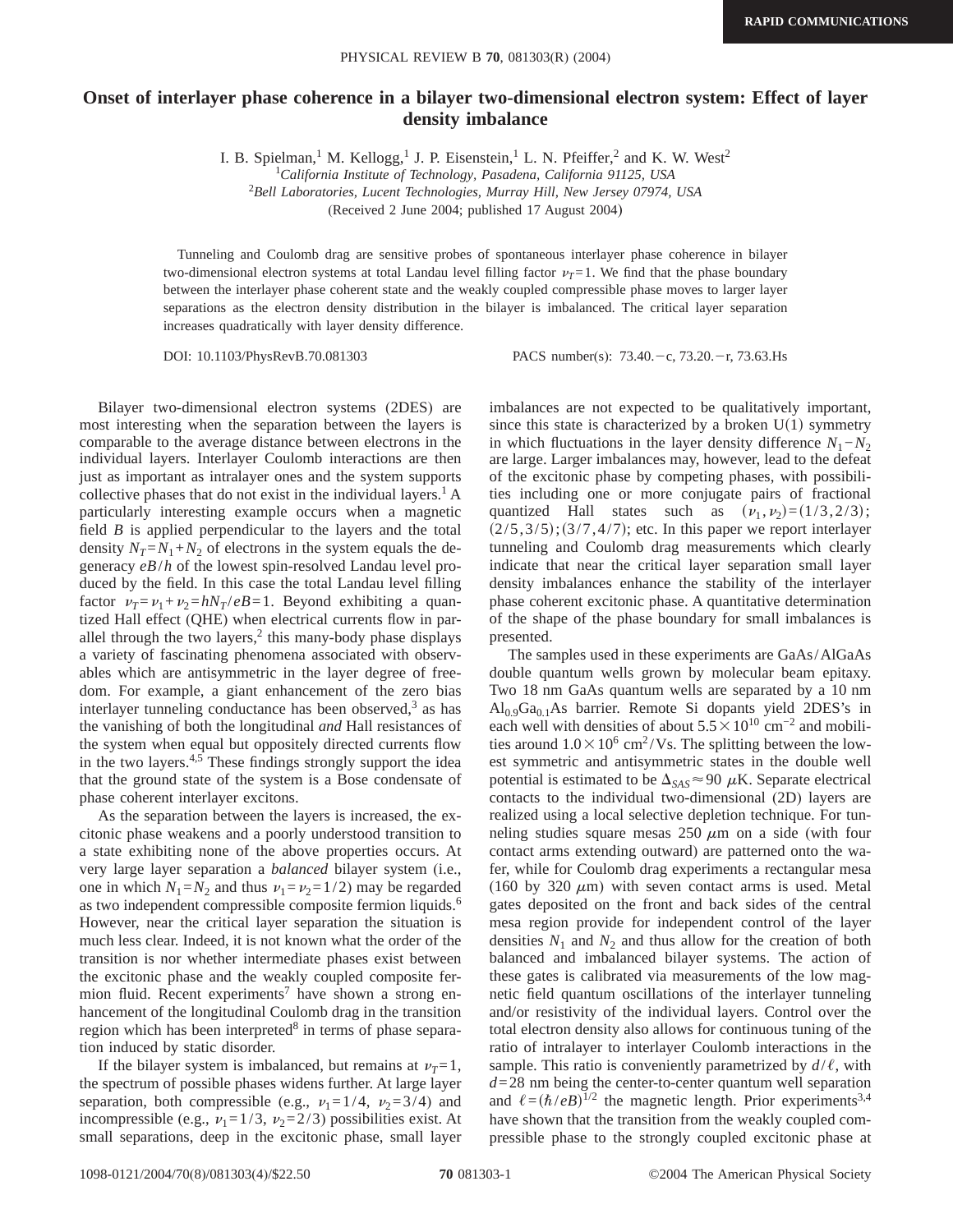

FIG. 1. Tunneling spectra at  $\nu_T=1$  and  $T=25$  mK. (a) Balanced bilayer. Upper trace:  $d/\ell = 1.76$ , coherent phase. Lower trace:  $d/\ell$  $=1.82$ , compressible phase. Upper trace shifted vertically for clarity. (b) Enlargement of zero bias region at  $d/\ell$ =1.795, just inside the coherent phase in the balanced case. A small peak near zero bias is evident. (c), (d), and (e) Spectra at  $d/\ell$  = 1.816 in both balanced and imbalanced cases. While no zero bias peak is seen at balance, the small density imbalance creates one.

 $\nu_T = 1$  occurs near  $d/\ell \sim 1.7-1.8$  in the present samples. Since the ratio of the tunnel splitting  $\Delta_{SAS}$  to the mean Coulomb energy  $e^2 / \epsilon \ell$  is only about  $1 \times 10^{-6}$ , the  $\nu_T = 1$  QHE in these sample is overwhelmingly dominated by electronelectron interactions.

Figure 1(a) shows two representative low-temperature  $(T=25 \text{ mK})$  interlayer tunneling conductance spectra at  $\nu$ <sup>T</sup>  $=1$  in a balanced bilayer 2DES. The lower trace was obtained at  $d/\ell$  = 1.82 and is representative of the compressible phase just above the critical layer separation. Near zero interlayer voltage *V* the conductance  $dI/dV$  is heavily suppressed.<sup>9</sup> This is a single layer effect and reflects the fact that at high magnetic field a 2DES is strongly correlated, irrespective of whether it is compressible or incompressible. The sudden injection, via tunneling, of an *uncorrelated* electron into the 2DES can only produce a highly excited state; no low energy states are accessible on the rapid time scale of the tunneling event. The upper trace in Fig. 1(a) was obtained at  $d/\ell = 1.76$ , inside the strongly coupled excitonic phase. Instead of a suppression of tunneling at zero bias, there is now a huge and very sharply resonant enhancement. This Josephson-like effect has been widely interpreted as a direct result of spontaneous interlayer phase coherence in the bilayer system. The strong interlayer correlations ensure that an electron about to tunnel always faces a hole in the opposite layer and is thus fully correlated in advance.

The remaining panels of Fig. 1 show enlargements of the zero bias region of tunneling spectra from the same sample but with  $d/\ell$  very close to the critical value separating the weakly and strongly coupled phases. Figures 1(b) and 1(c) contain  $\nu_T = 1$  tunneling spectra in the balanced configuration at  $d/\ell$ =1.795 and 1.816, respectively. The data in Fig. 1(b) show a weak peak near zero bias, demonstrating that the sample is just inside the excitonic phase. In Fig. 1(c) the peak is absent; the sample is evidently just outside the excitonic phase.<sup>10</sup> Most interesting are Figs. 1(d) and 1(e). Here the total density  $N_T$  is the same as in Fig. 1(c) and thus  $d/\ell = 1.816$ , but now the sample is imbalanced:  $N_1 = (N_T)$  $+\Delta N/2$  and  $N_2=(N_T-\Delta N)/2$ . In Figs. 1(d) and 1(e)  $\Delta N/N_T = \pm 0.08$ , respectively.<sup>11</sup> In both cases a peak has appeared at zero bias. The data in Figs.  $1(c)$ – $1(e)$  convincingly demonstrate that a small layer density imbalance can stabilize the excitonic phase even when it is not present in the balanced configuration at the same total density.

A similar imbalance-induced stabilization of the strongly coupled  $\nu_T=1$  excitonic phase is observed in Coulomb drag experiments. In such measurements a current *I* driven through one of the 2D layers produces voltage drops  $V_D$  in the other layer.<sup>12</sup> At zero magnetic field the drag voltage is parallel to the current and is simply proportional to the interlayer momentum relaxation rate. Deep within the  $\nu_T = 1$  excitonic phase the quantum Hall energy gap suppresses inelastic interlayer Coulomb scattering events and the observed longitudinal drag voltage at low temperatures is exponentially small.<sup>13</sup> However, a strong transverse, or Hall, component of the drag is observed. In the strongly coupled phase the Hall drag resistance  $R_{xy,D} = V_{xy,D}/I$  is in fact precisely quantized, with  $R_{xy,D} = h/e^{2.13}$  Strong Hall drag is unusual and is believed to be a direct signature of nontrivial interlayer correlations.<sup>14–18</sup> Girvin<sup>19</sup> has offered an intuitive explanation of the effect. In the strongly coupled bilayer  $\nu_T$ =1 phase, each electron "sees" a vortex, or node, in the many-body wave function at the location of each of the other electrons, *irrespective of which layer they are in*. Thus, a current flowing solely in one layer produces a flow of vortices in the other layer. Via the Josephson relation, this flow of vortices produces a transverse voltage in the non-currentcarrying layer. This is Hall drag and  $R_{xy,D} = h/e^2$  follows immediately.

Recent experiments<sup>7</sup> have shown that  $R_{xy,D}$  at  $\nu_T = 1$  rises from zero to the quantized value over a fairly narrow range of effective layer separations  $d/\ell$  about the critical value separating the two phases. Figure 2 shows Hall drag data at  $\nu_T = 1$  and  $T = 50$  mK from a bilayer sample taken from the same parent wafer as the tunneling sample described above. These data were obtained by first measuring the magnetic field dependence of  $R_{xy,D}$  at fixed layer densities and then picking out the value at  $\nu_T=1$ . The transition of  $R_{xv,D}$  at  $\nu_T$ =1 from 0 to  $h/e^2$  as  $d/\ell$  is reduced is shown both in balanced  $N_1 = N_2$  and imbalanced  $(\Delta N/N_T = \pm 0.10)$  situations. It is clear from the figure that imbalance causes the midpoint of the drag transition to move to larger effective layer separations.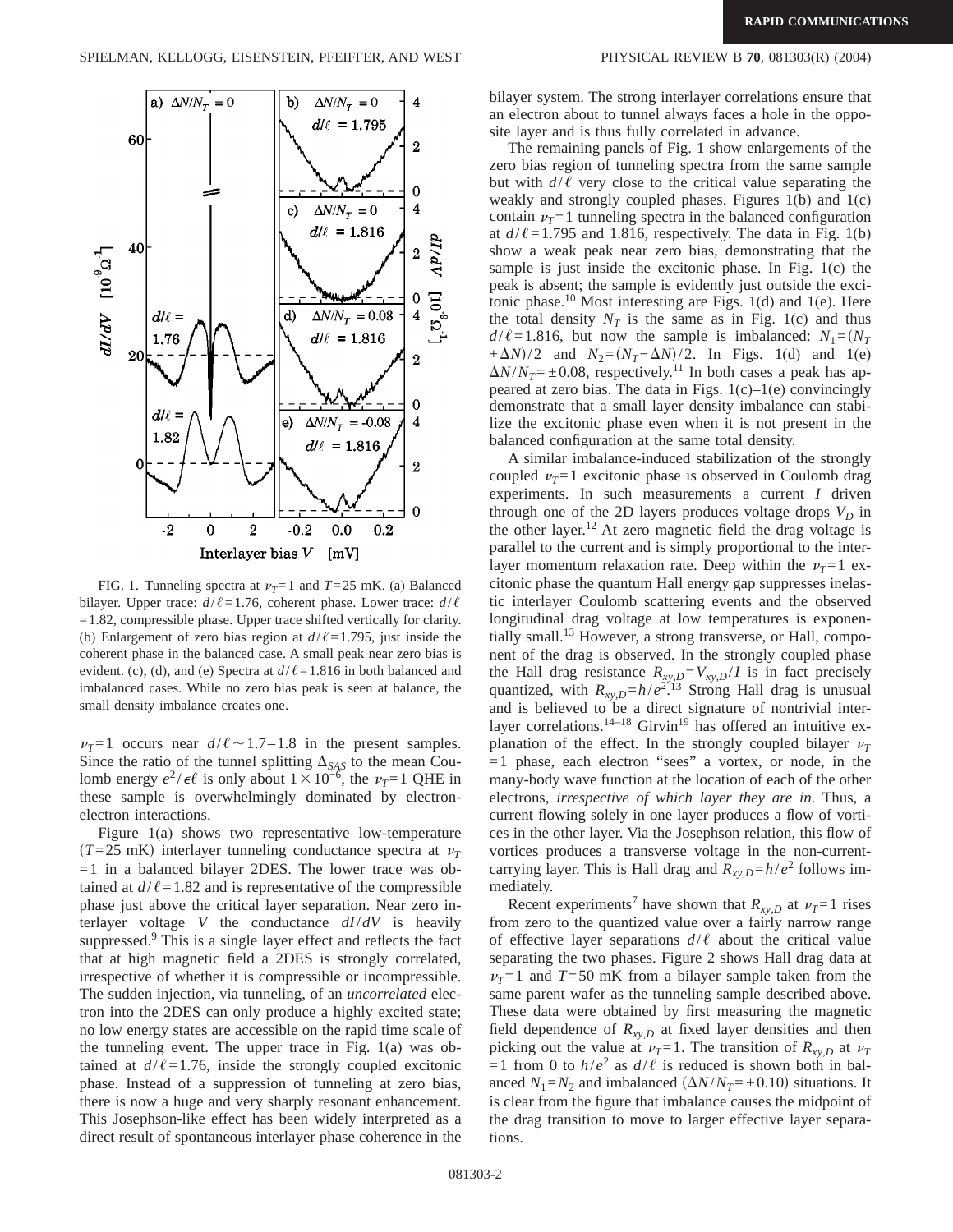

FIG. 2. Hall drag vs  $d/\ell$  at  $\nu_T = 1$  and  $T = 50$  mK. Solid squares: Balanced bilayer,  $\Delta N/N_T=0$ . Solid and open circles: Imbalanced bilayer,  $\Delta N/N_T = \pm 0.1$ .

Figure 3 shows the boundaries in the  $d/\ell$  vs  $\Delta N/N_T$  plane which separate the weakly coupled and strongly coupled phases at  $\nu_T = 1$  as deduced from tunneling and drag data like those in Figs. 1 and 2. For tunneling, sets of conductance spectra at fixed total density  $N_T$  (and thus fixed  $d/\ell$ ) but various layer imbalances  $\Delta N/N_T$  were examined for the presence of a zero bias peak. For those densities and effective layer separations where the peak was absent at balance but present at sufficiently large imbalance, a point on the phase boundary could be determined. For Coulomb drag, the critical  $d/\ell$  value at a given imbalance  $\Delta N/N_T$  was taken to be that where  $R_{xy,D} = 0.5h/e^2$ . It is clear from the figure that both tunneling and Hall drag suggest that the critical layer separation  $d/\ell$  rises roughly quadratically with  $\Delta N/N_T$ .

The phase boundaries determined by tunneling and Hall drag shown in Fig. 3 are displaced from one another by approximately  $\Delta(d/\ell)=0.1$ , in spite of the fact that the data were obtained with samples from the same semiconductor wafer. This difference is in large part a result of the way we have defined the transition point in the two experiments. In Hall drag the phase boundary is identified with the  $d/\ell$  value where  $R_{xy,D}$  reaches one-half of its quantized value  $h/e^2$ . As Fig. 2 makes clear, nonzero Hall drag is observed at noticeably larger layer separations than this. In contrast, the tun-



FIG. 3. Boundaries in  $d/\ell$  vs  $\Delta N/N_T$  separating the weaklycoupled and strongly-coupled phases at  $\nu_T=1$  as deduced from tunneling (triangles) and Hall drag (dots) (Ref. 11). Solid lines are least squares fits to parabolas. Dashed curve is modified theoretical prediction of (Ref. 26).

neling transition is identified by the first observation of a tiny zero bias peak. This is the only sensible definition in this case, since unlike Hall drag, the tunneling conductance is not changing from zero to some universal value as the phase boundary is crossed. Beyond this, we note that Hall drag and tunneling may depend very differently on the connectivity of regions in the sample in which the strongly coupled phase exists. Stern and Halperin<sup>8</sup> have argued that static fluctuations in the layer densities of real samples lead to phase separation in the transition region. As  $d/\ell$  is reduced toward the phase boundary, initially only small regions of the strongly coupled excitonic phase appear within the weakly coupled background fluid. While interlayer tunneling will detect these regions almost immediately, the quantization of the drag and conventional Hall resistances requires them to percolate which will only occur at smaller  $d/\ell$ .

Several prior experiments have suggested that the QHE in bilayer  $v_T = 1$  systems is robust against layer density imbalance.<sup>20–23</sup> Sawada *et al.*<sup>20</sup> reported that the strength of the  $\nu_T = 1$  QHE (inferred from the width of the quantized Hall plateau and the energy gap  $\Delta$  extracted from the temperaturedependent diagonal resistivity) increased symmetrically with layer density imbalance. These measurements, however, were made in a sample with very strong tunneling (the symmetric-antisymmetric tunnel splitting was  $\Delta_{SAS} \approx 7$  K, considerably larger than the observed transport gap  $\Delta$ ) and thus were not necessarily representative of the physics of  $\nu_T = 1$  QHE in the Coulomb-dominated, spontaneously interlayer phase coherent regime. Tutuc *et al.*<sup>22</sup> using strongly correlated 2D hole bilayers with very weak interlayer tunneling, also found the energy gap of the  $\nu_T=1$  QHE to increase with layer imbalance. Finally, Clarke *et al.*<sup>23</sup> again using bilayer hole samples, found that the width of the  $\nu_T = 1$  QHE resistivity minimum either remained the same as the sample was imbalanced, or increased. Clarke *et al.* also claimed that the interlayer phase coherent  $\nu_T=1$  state could develop in the presence of layer density imbalances even when it is not present at balance. However, this conclusion was drawn from observations at very large imbalances, where the possibility of competing independent layer phases is large. Indeed, Clarke *et al.*<sup>23</sup> suggested that the system first exhibited the  $(v_1, v_2) = (1/3, 2/3)$  fractional QHE before condensing into the interlayer phase coherent  $\nu_T = 1$  QHE at still larger imbalances.

All of these prior studies rely upon conventional transport, i.e., with parallel currents in the two layers. Consequently, they reflect the existence of a QHE as a transport phenomenon, but are not directly sensitive to the presence, or lack, of spontaneous interlayer phase coherence in the ground state. In addition, these earlier studies do not establish the shape of the phase boundary, in the  $d/\ell$  vs  $\Delta N/N_T$ plane, separating the excitonic phase from the weakly coupled compressible phase. In contrast, the present measurements employ observables (tunneling and Hall drag) which involve the antisymmetric transport channel and are thus directly dependent upon interlayer phase coherence and hence allow, as Fig. 3 demonstrates, determination of the phase boundary.

The effect of layer density imbalance on the bilayer  $\nu_T$ =1 quantized Hall state has been examined theoretically by